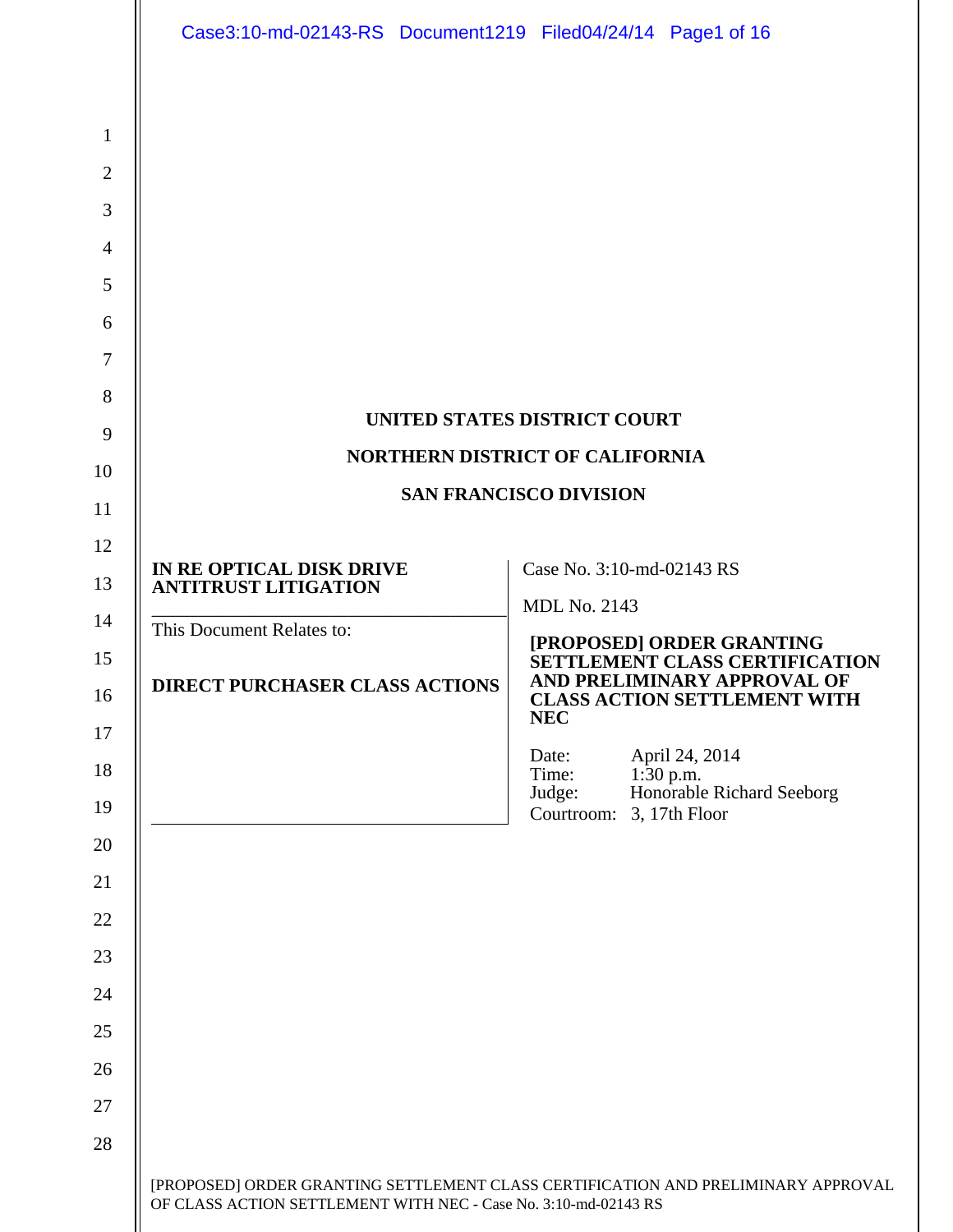| $\mathbf{1}$   | On March 20, 2014 Plaintiffs filed a Motion for Preliminary Approval of Class Action                                                                                             |              |  |
|----------------|----------------------------------------------------------------------------------------------------------------------------------------------------------------------------------|--------------|--|
| $\mathfrak{2}$ | Settlement with Defendant NEC Corporation. The Court, having reviewed the motion, the                                                                                            |              |  |
| 3              | settlement agreement, the pleadings and other papers on file in this action, and the statements of                                                                               |              |  |
| $\overline{4}$ | counsel and the parties, hereby finds that the motion should be GRANTED.                                                                                                         |              |  |
| $\mathfrak{S}$ | NOW, THEREFORE, IT IS HEREBY ORDERED THAT:                                                                                                                                       |              |  |
| 6              | 1.<br>For purposes of this Order, except as otherwise set forth herein, the Court adopts                                                                                         |              |  |
| $\tau$         | and incorporates the definitions contained in the settlement agreement, to the extent not                                                                                        |              |  |
| $8\,$          | contradictory or mutually exclusive.                                                                                                                                             |              |  |
| 9              | 2.<br>The Court hereby preliminarily approves the settlement agreement.                                                                                                          |              |  |
| 10             | 3.<br>The Court finds that the settlement falls within the range of possible final approval                                                                                      |              |  |
| 11             | and that there is a sufficient basis for notifying the settlement class and for setting a Fairness                                                                               |              |  |
| 12             | Hearing.                                                                                                                                                                         |              |  |
| 13             | Pursuant to Federal Rule of Civil Procedure 23, the Court certifies the following<br>4.                                                                                          |              |  |
| 14             | settlement class for purposes of this Motion only:                                                                                                                               |              |  |
| 15             | All individuals and entities who, during the period from January 1, 2004 until at least                                                                                          |              |  |
| 16             | January 1, 2010 (the "Class Period") purchased one or more Optical Disk Drives in the<br>United States directly from the Defendants, their subsidiaries, or their affiliates.    |              |  |
| 17             | Excluded from the Class are Defendants and their parents, subsidiaries, affiliates, and all<br>governmental entities. As used herein the term "Optical Disc Drive" includes      |              |  |
| 18             | (a) a drive sold by a Defendant or its subsidiary or affiliate as a separate unit that is to be                                                                                  |              |  |
| 19             | inserted into, or incorporated in, an electronic device; (b) a drive sold by a<br>Defendant or its subsidiary or affiliate as a separate unit that is to be attached to an       |              |  |
| 20             | electronic device through an external interface such as a Universal Serial Bus connection;<br>and (c) an internal drive sold as a component of a laptop or desktop computer by a |              |  |
| 21             | Defendant or its subsidiary or affiliate.                                                                                                                                        |              |  |
| 22             | 5.<br>The Court further finds that the prerequisites to certifying a settlement class under                                                                                      |              |  |
| 23             | Rule 23 are satisfied for settlement purposes in that: (a) there are hundreds of geographically                                                                                  |              |  |
| 24             | dispersed settlement class members, making joinder of all members impracticable; (b) there are                                                                                   |              |  |
| 25             | questions of law and fact common to the settlement class which predominate over individual                                                                                       |              |  |
| 26             | issues; (c) the claims or defenses of the settlement class plaintiffs are typical of the claims or                                                                               |              |  |
| 27             | defenses of the settlement class; (d) the plaintiffs will fairly and adequately protect the interests of                                                                         |              |  |
| 28             | the settlement class, and have retained counsel experienced in antitrust class action litigation who                                                                             |              |  |
|                | [PROPOSED] ORDER GRANTING SETTLEMENT CLASS CERTIFICATION AND PRELIMINARY<br>APPROVAL OF CLASS ACTION SETTLEMENT WITH NEC - Case No. 3:10-md-02143 RS                             | $\mathbf{1}$ |  |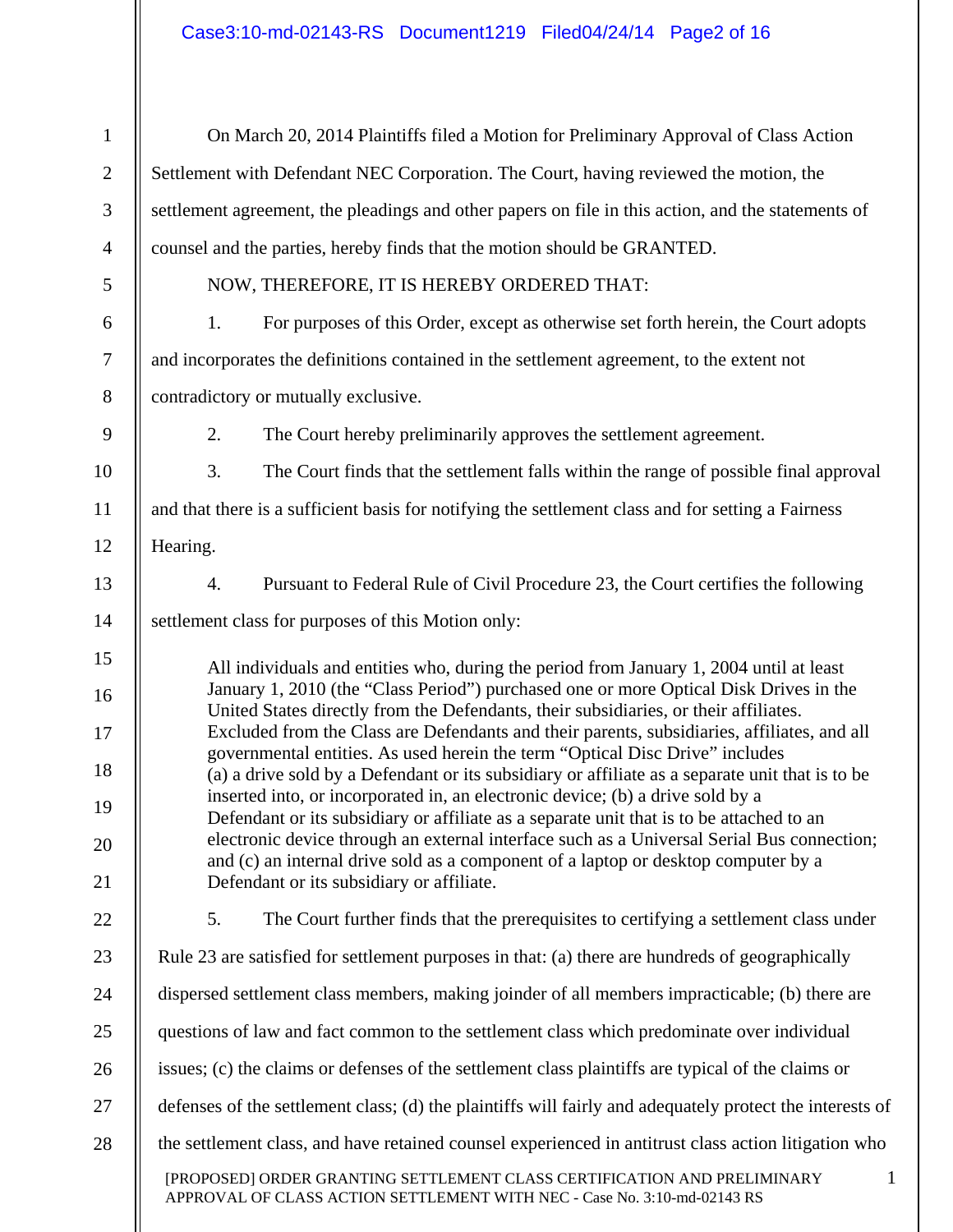1

2

3

4

5

6

7

8

9

10

11

12

13

14

15

16

17

have, and will continue to, adequately represent the settlement class; and (e) a settlement class resolution is superior to individual settlements.

6. The Court hereby appoints the Plaintiffs named in the Third Consolidated Direct Purchaser Class Action Complaint, filed April 17, 2013, as Representative Plaintiffs of the settlement class.

7. The Court appoints the law firm of Saveri & Saveri, Inc. to serve as Class Counsel for the settlement class.

8. The Court approves the form of the Long Form Notice attached hereto as Exhibit A ("Long Form Notice"). The Court also approves the form of the Short Form Notice attached hereto as Exhibit B ("Short Form Notice"). The Court finds that taken together, mailing of the Long Form Notice (U.S Mail or electronic mail), publication of the Short Form Notice, and internet posting of the Long Form Notice are: (i) the best notice practicable; (ii) reasonably calculated to, under the circumstances, apprise the settlement class members of the proposed settlement and of their right to object or to exclude themselves as provided in the settlement agreement; (iii) reasonable and constitute due, adequate, and sufficient notice to all persons entitled to receive notice; and (iv) meet all applicable requirements of due process and any other applicable requirements under federal law.

18 19 20 21 22 23 24 25 9. Plaintiffs' claims administrator shall provide notice of the class settlement. The claims administrator shall provide direct notice of the settlement to all members of the settlement class on or before Thursday, May 8, 2014. Such notice shall be sent either by first class U.S. mail (postage prepaid) or by electronic mail. The claims administrator shall publish the Short Form Notice in the national edition of the *Wall Street Journal* on or before Monday, May 12, 2014. The claims administrator shall also cause a copy of the class notices and Settlement Agreement to be posted on the internet website www.odddirectpurchaserantitrustsettlement.com on or before Thursday, May 8, 2014.

[PROPOSED] ORDER GRANTING SETTLEMENT CLASS CERTIFICATION AND PRELIMINARY APPROVAL OF CLASS ACTION SETTLEMENT WITH NEC - Case No. 3:10-md-02143 RS 26 27 28 10. Each settlement class member shall have the right to be excluded from the settlement class by mailing a request for exclusion to the claims administrator no later than Monday, June 23, 2014. Requests for exclusion must be in writing and set forth the name and

2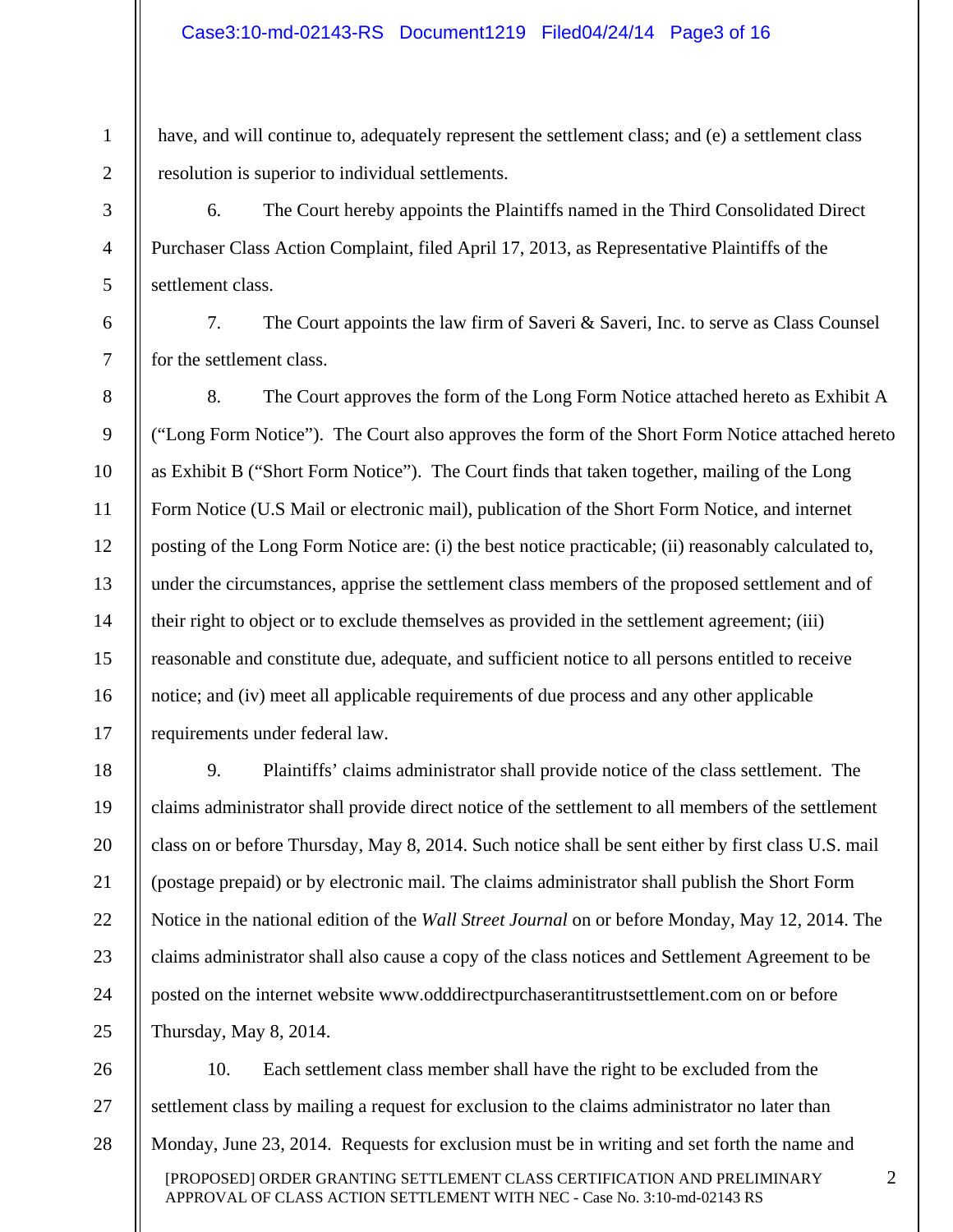#### Case3:10-md-02143-RS Document1219 Filed04/24/14 Page4 of 16

1

2

3

4

5

6

7

8

9

10

11

12

13

14

15

16

17

18

19

21

22

23

24

25

26

27

28

address of the person or entity who wishes to be excluded, as well as all trade names or business names and addresses used by such person or entity, and must be signed by the class member seeking exclusion. No later than Monday, July 7, 2014, Class Counsel shall file with the Court a list of all persons or entities who have timely requested exclusion from the settlement classes as provided in the settlement agreements.

11. Any settlement class member who does not properly and timely request exclusion from the settlement class as provided above shall, upon final approval of the settlements, be bound by the terms and provisions of the settlements so approved, including but not limited to the releases, waivers, and covenants described in the agreements, whether or not such person or entity objected to the settlement agreements and whether or not such person or entity makes a claim upon the settlement funds.

12. Each settlement class member who has not timely excluded itself from the settlements shall have the right to object to (1) the settlements, and/or (2) the plan of allocation by filing written objections with the Court no later than Monday, June 23, 2014, copies of which shall be served on all counsel listed in the class notice. Failure to timely file and serve written objections will preclude a class member from objecting to any or all of the settlements.

13. Each settlement class member as provided above shall have the right to appear at the Fairness Hearing by filing a Notice of Intention to Appear no later than Monday, June 23, 2014, copies of which shall be served on all counsel listed in the class notice.

20 14. The Court will conduct a Fairness Hearing on Thursday, August 14, 2014 at 3:00 p.m. The Fairness Hearing will be conducted to determine the following:

- a. Whether each proposed settlement is fair, reasonable, and adequate and should be granted final approval;
- b. Whether final judgment should be entered dismissing the claims of the settlement class against Defendant NEC Corporation;

3

- c. Approval of the plan of allocation; and
	- d. Such other matters as the Court may deem appropriate.
- 15. Each member of the settlement class shall retain all rights and causes of action with

[PROPOSED] ORDER GRANTING SETTLEMENT CLASS CERTIFICATION AND PRELIMINARY APPROVAL OF CLASS ACTION SETTLEMENT WITH NEC - Case No. 3:10-md-02143 RS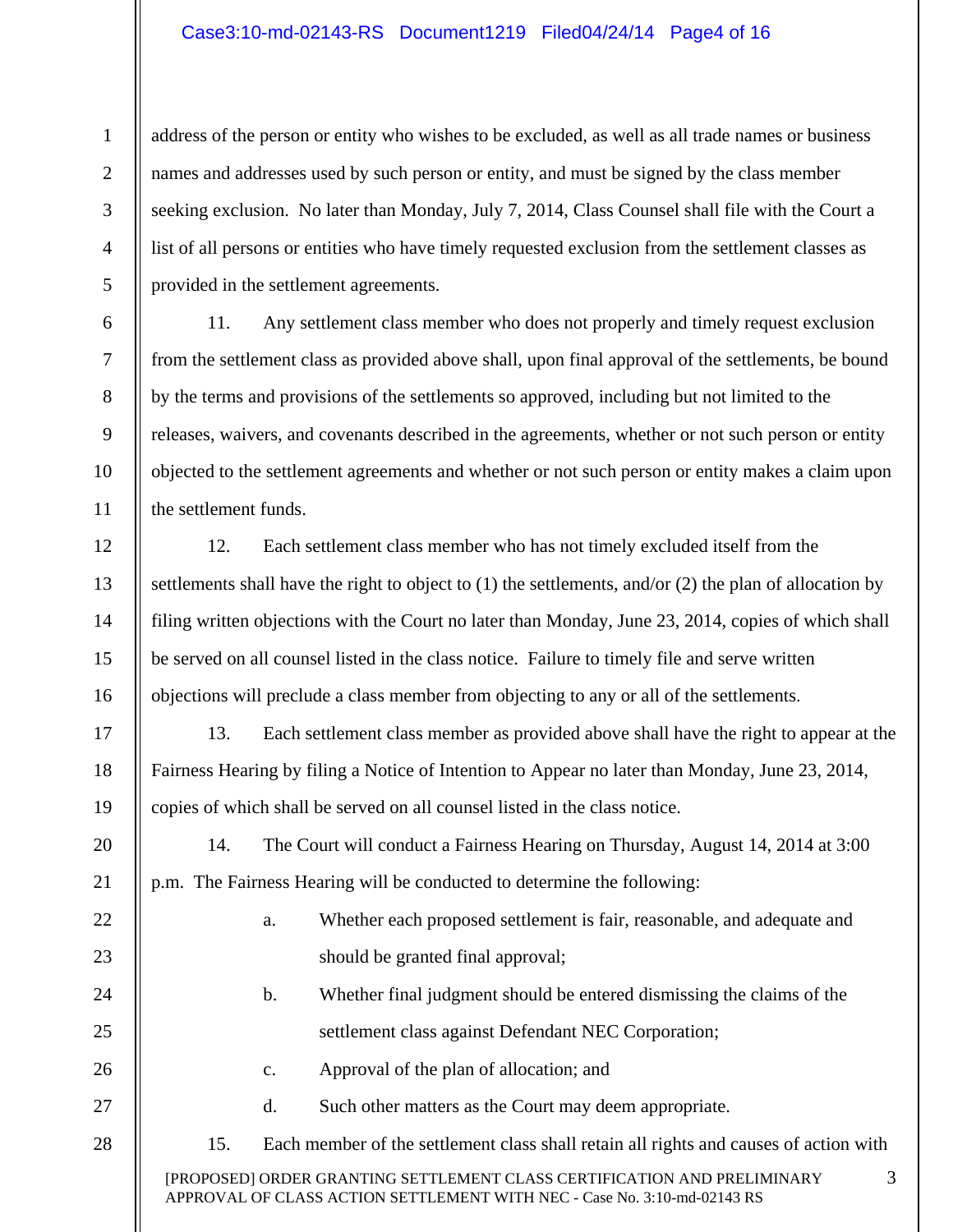# Case3:10-md-02143-RS Document1219 Filed04/24/14 Page5 of 16

| $\mathbf{1}$   | respect to claims against all Defendants other than Defendant NEC Corporation regardless of         |                |  |
|----------------|-----------------------------------------------------------------------------------------------------|----------------|--|
| $\mathbf{2}$   | whether such member of the settlement class decides to remain in the settlement class or to exclude |                |  |
| 3              | itself from the settlement class.                                                                   |                |  |
| $\overline{4}$ | 16.<br>All briefs, memoranda and papers in support of final approval of the settlements             |                |  |
| 5              | shall be filed no later than Thursday, July 24, 2014.                                               |                |  |
| 6              | 17.<br>Plaintiffs' Counsel and their designees are authorized to expend funds from the              |                |  |
| 7              | escrow accounts to pay taxes, tax expenses, notice, and administration costs as set forth in the    |                |  |
| 8              | Settlement Agreement.                                                                               |                |  |
| 9              | 18.<br>All further direct purchaser class proceedings as to Defendant NEC Corporation are           |                |  |
| 10             | hereby stayed except for any actions required to effectuate the settlements.                        |                |  |
| 11             | 19.<br>The Court retains exclusive jurisdiction over this action to consider all further            |                |  |
| 12             | matters arising out of or connected with the settlements.                                           |                |  |
| 13             | IT IS SO ORDERED.                                                                                   |                |  |
| 14             |                                                                                                     |                |  |
| 15             |                                                                                                     |                |  |
|                |                                                                                                     |                |  |
| 16             |                                                                                                     |                |  |
| 17             | Hon. Richard Seeborg<br><b>United States District Judge</b>                                         |                |  |
| 18             |                                                                                                     |                |  |
| 19             |                                                                                                     |                |  |
| 20             |                                                                                                     |                |  |
| 21             |                                                                                                     |                |  |
| 22             |                                                                                                     |                |  |
| 23             |                                                                                                     |                |  |
| 24             |                                                                                                     |                |  |
| 25             |                                                                                                     |                |  |
| 26             |                                                                                                     |                |  |
| 27             |                                                                                                     |                |  |
| 28             |                                                                                                     | $\overline{4}$ |  |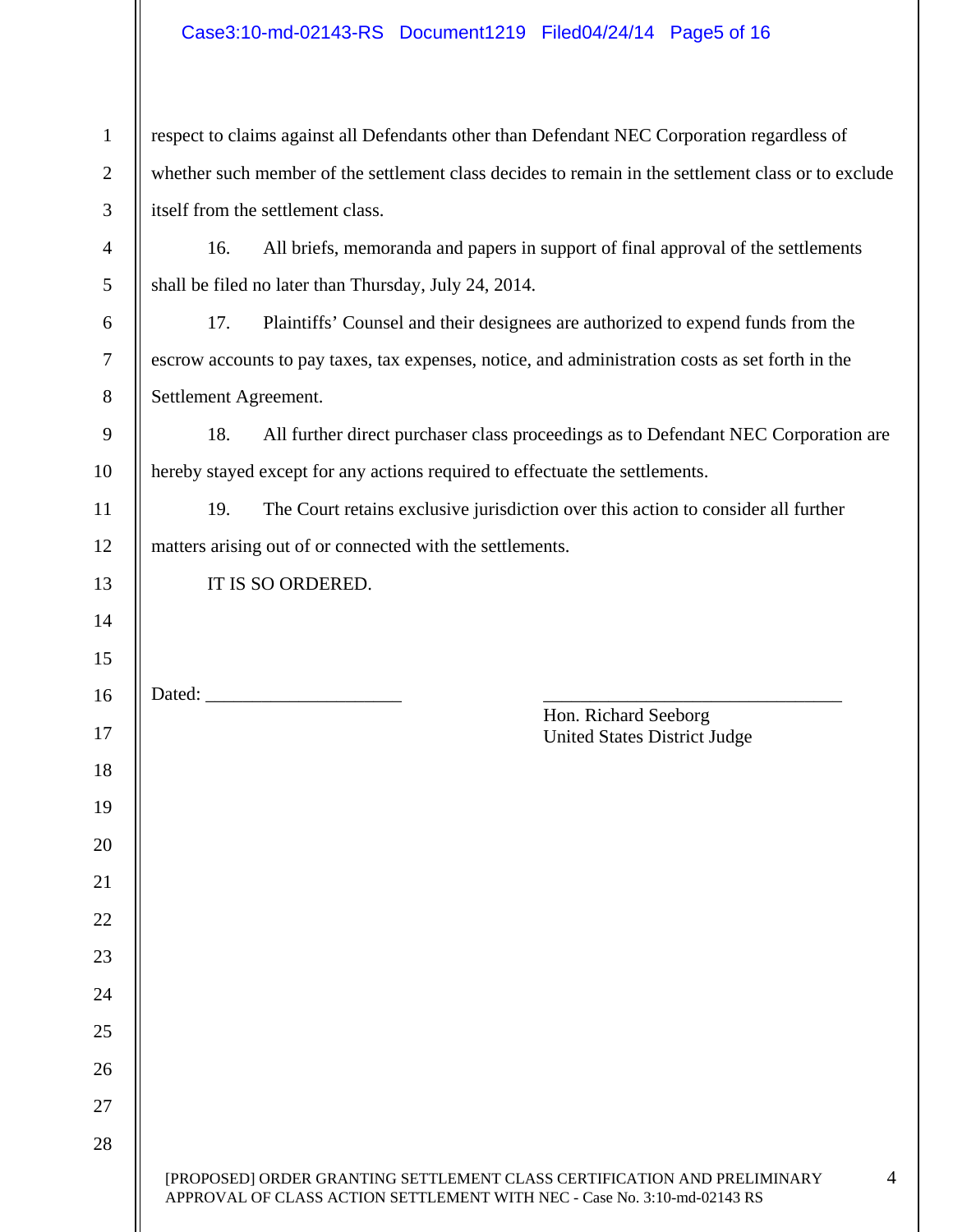Case3:10-md-02143-RS Document1219 Filed04/24/14 Page6 of 16

# **EXHIBIT A**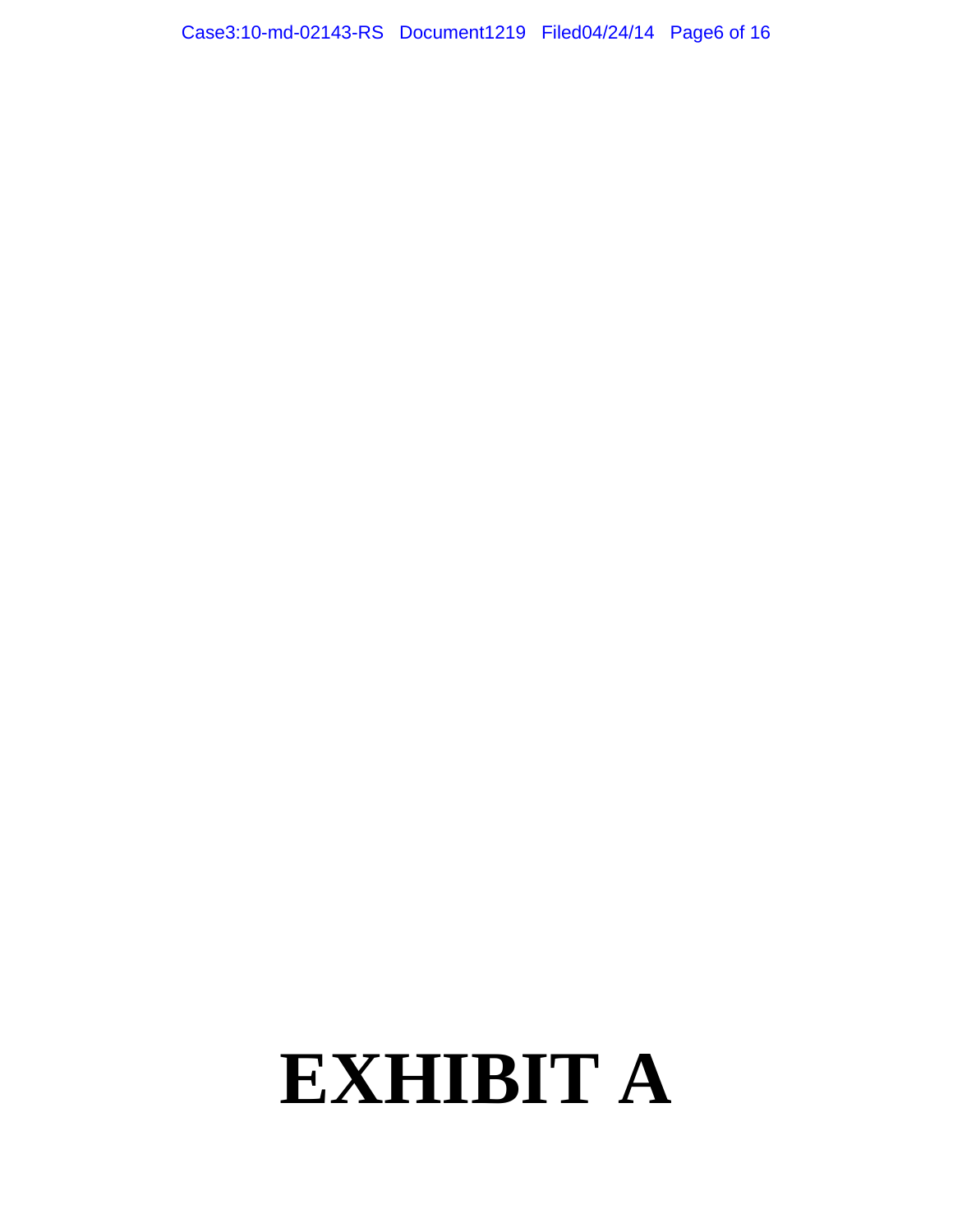UNITED STATES DISTRICT COURT FOR THE NORTHERN DISTRICT OF CALIFORNIA

# **If You Bought An Optical Disk Drive,**

## **A Class Action Settlement May Affect You.**

An Optical Disk Drive is any device which reads and/or writes data from and to an optical disk, including but not limited to, CD‐ROMS, CD‐recordable/rewritable, DVD‐ROM, DVD‐ recordable/rewritable, Blu‐Ray, Blu‐Ray recordable/rewritable, HD‐DVD, Super Multi‐Drives and other combination drives, and optical disk drives designed to be attached externally to computers or other devices.

*A Federal Court authorized this Notice. This is not a solicitation from a lawyer.* 

- A class action lawsuit brought on behalf of direct purchasers of Optical Disk Drives (ODDs) is currently pending.
- Plaintiffs claim that Defendants (listed below) and co-conspirators engaged in an unlawful conspiracy to fix, raise, maintain or stabilize the prices of ODDs. Plaintiffs further claim that direct purchasers from the Defendants of laptop and notebook computers that contain ODDs may recover for the effect that the ODD conspiracy had on the prices of these devices. Plaintiffs allege that, as a result of the unlawful conspiracy involving ODDs, they and other direct purchasers paid more for ODDs than they would have paid absent the conspiracy. Defendants deny Plaintiffs' claims.
- A settlement has been reached with Defendant NEC Corporation (the "Settlement").
- Your legal rights will be affected whether you act or don't act. This Notice includes information on the Settlement and the continuing lawsuit. Please read the entire Notice carefully.

## **These Rights and Options – and deadlines to exercise them –**

### **are explained in this Notice**

| You can object or comment on the Settlement           | see Question 10 |
|-------------------------------------------------------|-----------------|
| You may also exclude yourself from the Settlement     | see Question 10 |
| You may go to a hearing and comment on the Settlement | see Question 14 |

• The Court in charge of this case still has to decide whether to approve the Settlement. The case against the Non-Settling Defendants (identified below) continues.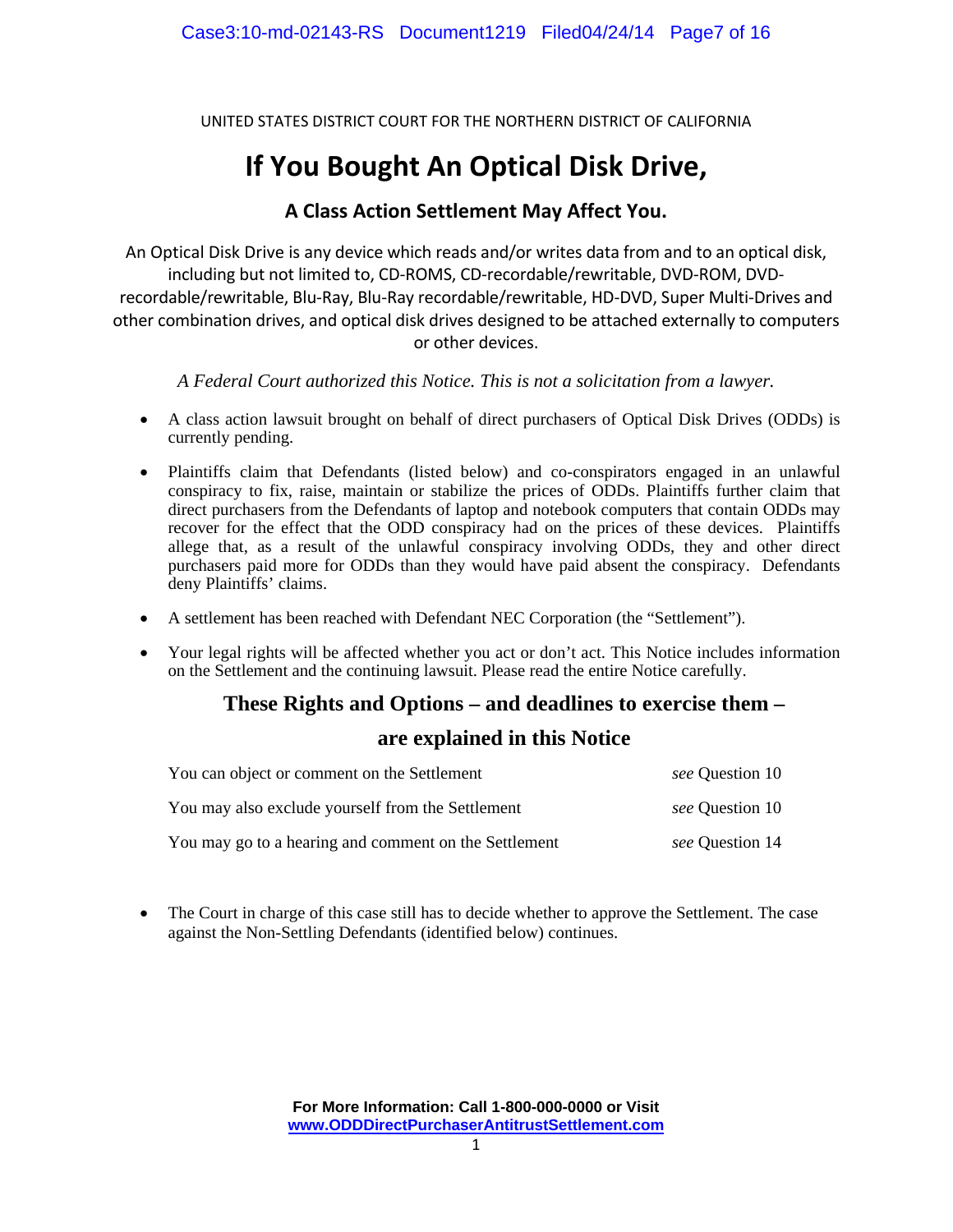# **WHAT THIS NOTICE CONTAINS**

|  | 1. | Why did I get this Notice?                                                  |  |
|--|----|-----------------------------------------------------------------------------|--|
|  | 2. | Who are the Defendant companies?                                            |  |
|  | 3. | What is this lawsuit about?                                                 |  |
|  | 4. | Why is there a Settlement, but the litigation is continuing?                |  |
|  | 5. | What are Optical Disk Drives and Optical Disk Drive Products?               |  |
|  | 6. | What is a class action?                                                     |  |
|  |    |                                                                             |  |
|  | 7. | How do I know if I'm part of the Settlement Class?                          |  |
|  | 8. | What does the Settlement provide?                                           |  |
|  | 9. | When can I get a payment?                                                   |  |
|  |    | 10. What are my rights in the Settlement Class?                             |  |
|  |    | 11. What am I giving up to stay in the Settlement Class?                    |  |
|  |    |                                                                             |  |
|  |    | 12. When and where will the Court decide whether to approve the Settlement? |  |
|  |    | 13. Do I have to come to the hearing?                                       |  |
|  |    | 14. May I speak at the hearing?                                             |  |
|  |    |                                                                             |  |
|  |    | 15. Do I have a lawyer in the case?                                         |  |
|  |    | 16. How will the lawyers be paid?                                           |  |
|  |    |                                                                             |  |
|  |    | 17. How do I get more information?                                          |  |

**For More Information: Call 1-800-000-0000 or Visit www.ODDDirectPurchaserAntitrustSettlement.com**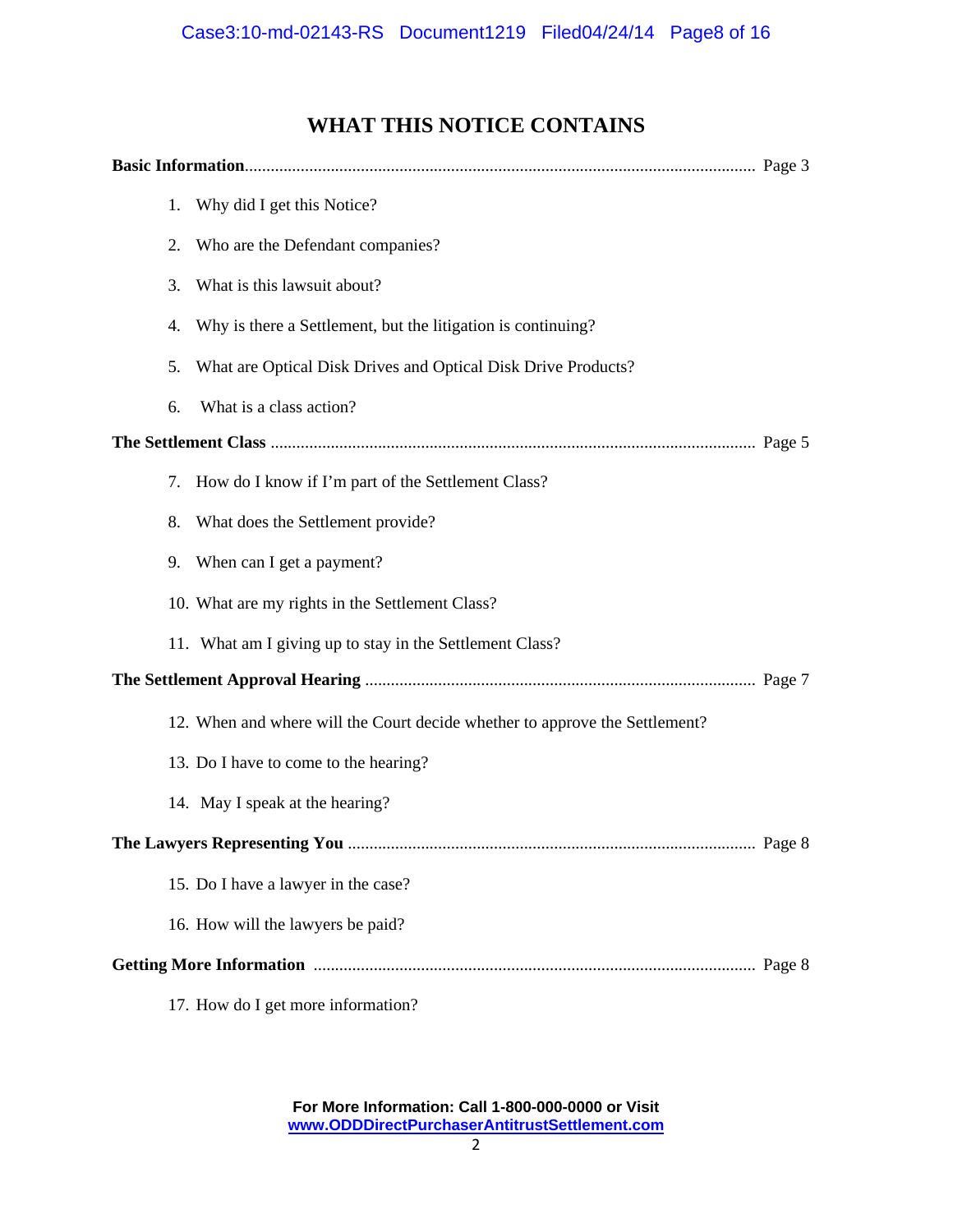#### **BASIC INFORMATION**

#### **1. Why did I get this Notice?**

You or your company may have directly purchased Optical Disk Drives (ODDs) from January 1, 2004 until at least January 1, 2010. For purposes of this Settlement, a direct purchaser is a person or business who bought an ODD directly from one or more of the Defendants, co-conspirators, affiliates, or subsidiaries themselves, as opposed to an intermediary (such as a retail store).

You have the right to know about the litigation and about your legal rights and options before the Court decides whether to approve the Settlement.

The Notice explains the litigation, the Settlement, and your legal rights.

The Court in charge of the case is the United States District Court for the Northern District of California, and the case is called *In re Optical Disk Drive Products Antitrust Litigation*, MDL No. 2143. The people who sued are called Plaintiffs and the companies they sued are called Defendants.

#### **2. Who are the Defendant companies?**

The Defendant companies include: Sony Corporation, Sony Optiarc Inc., NEC Corporation, Sony NEC Optiarc Inc., Sony Optiarc America Inc., Sony Computer Entertainment America, Inc., Sony Electronics, Inc., LG Electronics Inc., LG Electronics USA, Inc., Hitachi, Ltd., Hitachi-LG Data Storage, Inc., Hitachi-LG Data Storage Korea, Inc., Toshiba Corporation, Toshiba America Information Systems, Inc., Samsung Electronics Co. Ltd., Samsung Electronics America, Inc., Toshiba Samsung Storage Technology Corp., Toshiba Samsung Storage Technology Corp. Korea, Lite-On IT Corp. of Taiwan, Koninklijke Philips Electronics N.V., Philips & Lite-On Digital Solutions Corp., Philips & Lite-On Digital Solutions USA, Inc., BenQ Corporation, BenQ America Corporation, TEAC Corporation, TEAC America, Inc., Quanta Storage, Inc., Quanta Storage America, Inc., Panasonic Corporation, and Panasonic Corporation of North America.

#### **3. What is this lawsuit about?**

The lawsuit alleges that Defendants and co-conspirators conspired to raise and fix the prices of ODDs for six years, resulting in overcharges to direct purchasers of those ODDs and certain products containing ODDs. The complaint describes how the Defendants and co-conspirators allegedly violated the U.S. antitrust laws by establishing a global cartel that set artificially high prices for, and restricted the supply of ODDs. Defendants deny Plaintiffs allegations. The Court has not decided who is right.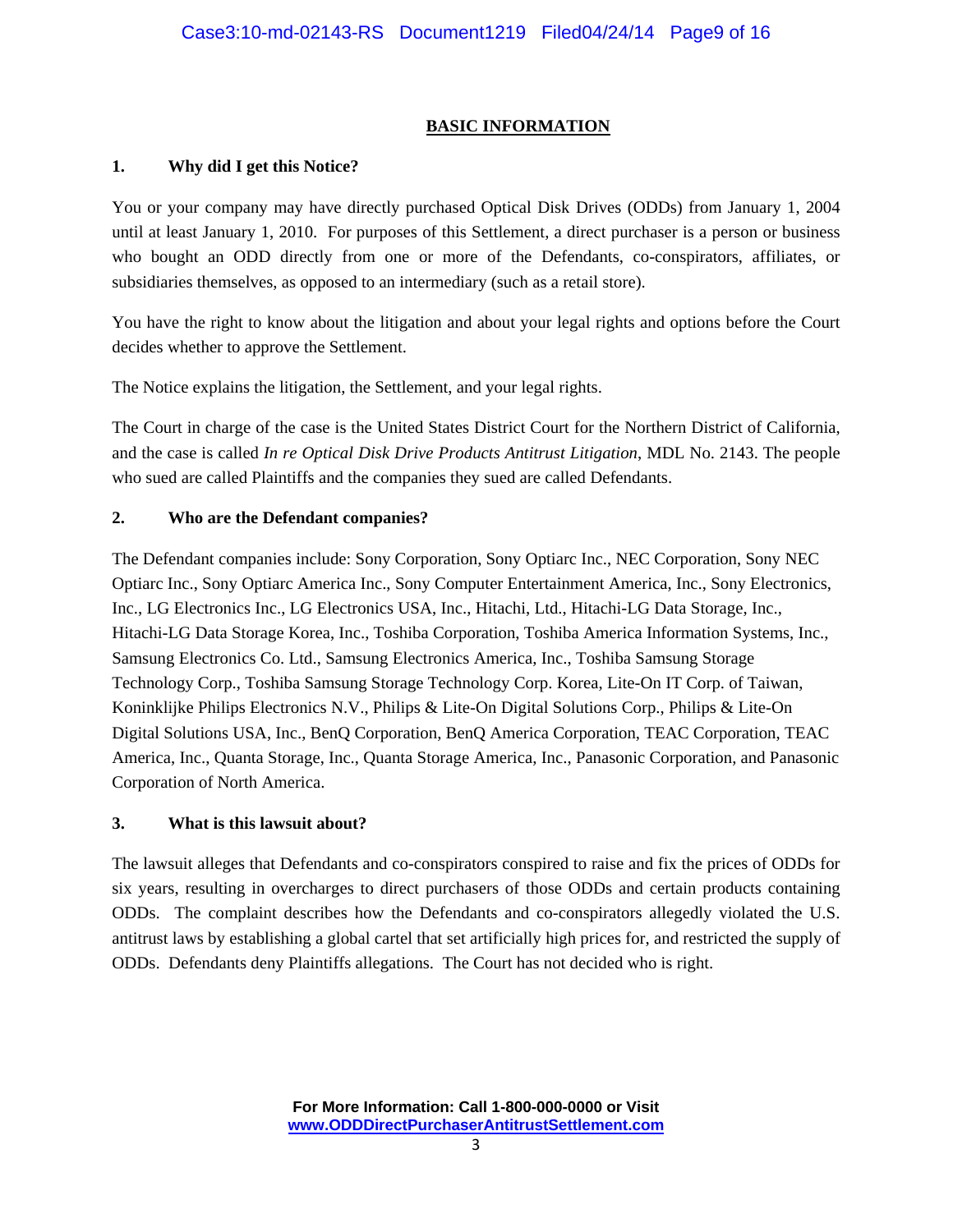#### **4. Why is there a Settlement but the litigation is continuing?**

Only one of the Defendants has agreed to settle the lawsuit at this time – NEC Corporation ("NEC" or "Settling Defendant"). The Court has previously approved settlements with (1) Hitachi-LG Data Storage, Inc., Hitachi-LG Data Storage Korea, Inc., LG Electronics, Inc., LG Electronics USA, and Hitachi, Ltd. and (2) Panasonic Corporation and Panasonic Corporation of North America (collectively, "Settled Defendants"). The remaining non-settling and non-settled defendants are referred to as "Non-Settling Defendants." Additional money may become available in the future as a result of a trial or future settlements, but there is no guarantee that this will happen.

#### **5. What are Optical Disk Drives and Optical Disk Drive Products?**

For the purposes of the Settlement, "Optical Disk Drives" or "ODDs" are defined to mean any device which uses laser light (or electromagnetic wavelength) to read and/or write data to or from an optical disc. ODDs consist of both internal drives built to be incorporated or inserted into electronic devices (including notebook and desktop computers, and Microsoft Xboxes) and external drives that attach to a notebook or desktop computer or other electronic device by means of an external interface, such as a Universal Serial Bus ("USB") connection. ODDs utilize the following optical disc formats: (a) compact discs ("CDs"), such as CD-ROMs or CD-recordable/rewritable discs ("CD-R/RWs"); (b) digital versatile discs ("DVDs"), such as DVD-ROMs or DVD-recordable/rewritable discs ("DVD±R/RWs"); (c) Blu-ray products, such as Blu-ray discs ("BDs") and Blu-ray-recordable/rewritable discs ("BDR"/"BD-RWs"); (d) High Definition DVDs ("HD-DVDs"); and (e) Super Multi-Drives or other combination drives that read from and/or write to various types of the foregoing media.

#### **6. What is a class action?**

In a class action, one or more people, called class representatives, sue on behalf of people who have similar claims. All these people are members of the class, except for those who exclude themselves from the class.

If the Plaintiffs obtain money or benefits as a result of a trial or future settlement, you will be notified about those settlements, if any, at that time. Important information about the case will be posted on the website, **www.ODDDirectPurchaserAntitrustSettlement.com** as it becomes available. Please check the website to be kept informed about any future developments.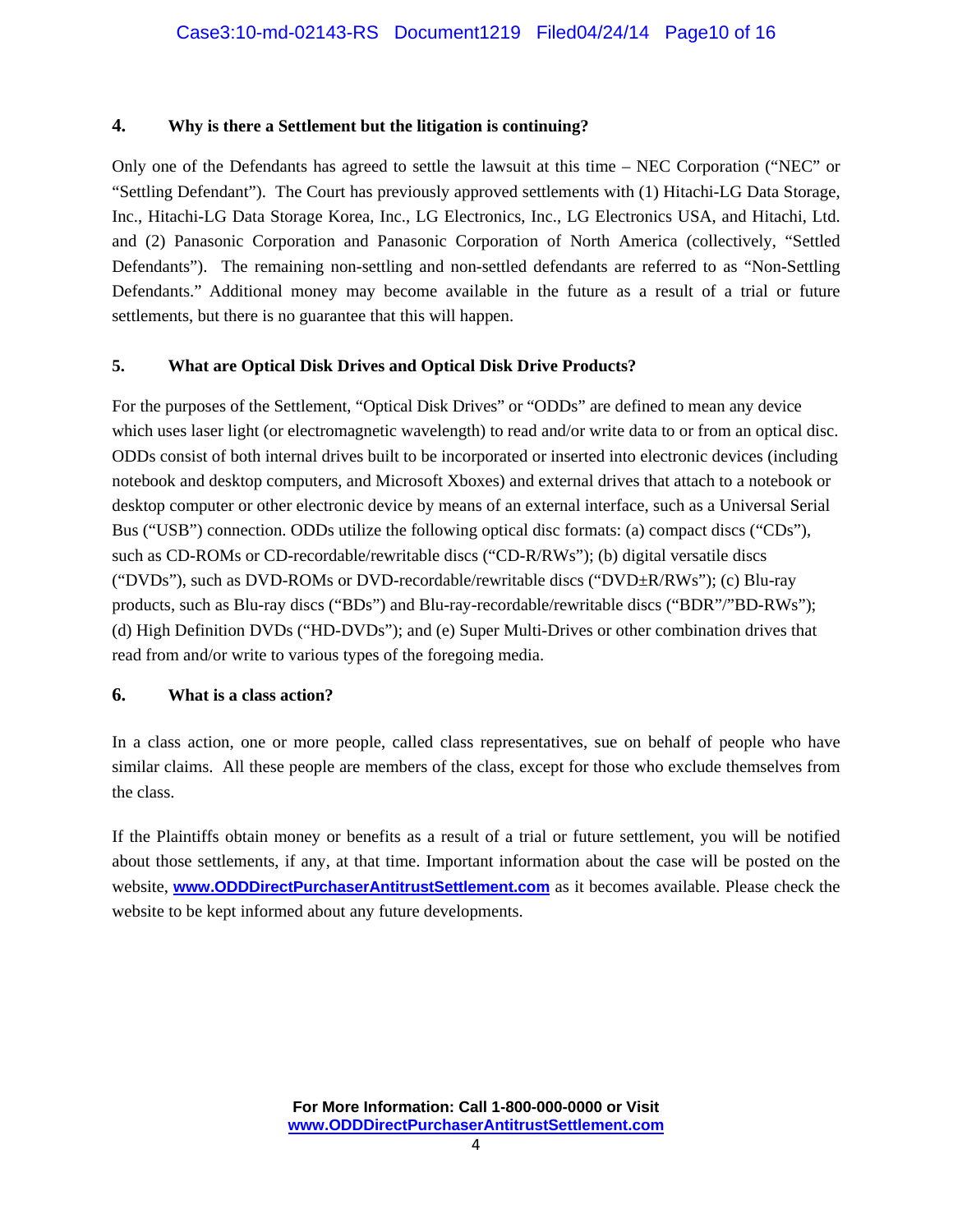#### **THE SETTLEMENT CLASS**

#### **7. How do I know if I'm part of the Settlement Class?**

The settlement class includes persons and entities who, from January 1, 2004 until at least January 1, 2010, directly purchased an ODD in the United States from any Defendant or subsidiary or affiliate thereof, or any co-conspirator ("Settlement Class"). As used herein the term "ODD" includes (a) a drive sold by a Defendant or its subsidiary or affiliate as a separate unit that is to be inserted into, or incorporated in, an electronic device; (b) a drive sold by a Defendant or its subsidiary or affiliate as a separate unit that is to be attached to an electronic device through an external interface such as a Universal Serial Bus connection; and (c) an internal drive sold as a component of a laptop or desktop computer by a Defendant or its subsidiary or affiliate.

#### **8. What does the Settlement provide?**

The Settlement with NEC provides for payment of \$6,000,000 in cash, plus interest (plus up to an additional \$150,000 toward notice costs). The Settlement also provides for the production of witnesses. In addition, NEC sales remain in the case for the purpose of computing damages against the remaining Non-Settling Defendants. Finally, the Settlement provides that \$750,000 of the \$6,000,000 Settlement Fund, subject to Court approval, may be used to pay expenses incurred in the litigation for prosecution of the action on behalf of the Settlement Class against Non-Settling Defendants.

> More details are in the Settlement Agreement, available at **www.ODDDirectPurchaserAntitrustSettlement.com**

#### **9. When can I get a payment?**

No money will be distributed to any Settlement Class member yet. The lawyers will pursue the lawsuit against the Non-Settling Defendants to see if any future settlements or judgments can be obtained in the case and then be distributed together, to reduce expenses.

Any future distribution of the Settlement Funds will be allocated on a *pro rata* basis. You will be notified in the future when and where to send a claim form. DO NOT SEND ANY CLAIMS NOW.

In the future, the Settlement Funds will be allocated on a *pro rata* basis based on the dollar value of each class member's purchase(s) of either ODDs in proportion to the total claims filed. In determining the *pro rata* allocation of Settlement Funds, purchases of stand-alone ODDs will be valued at 100% of their purchase price. For purchases of electronic devices containing an ODD (desktop computers or laptop computers), the *pro rata* calculation will factor in the proportionate value of the ODD contained in the product. The resulting percentages will be multiplied by the net Settlement Fund (total settlements minus all costs, attorneys' fees, and expenses) to determine each claimant's *pro rata* share of the Settlement Fund.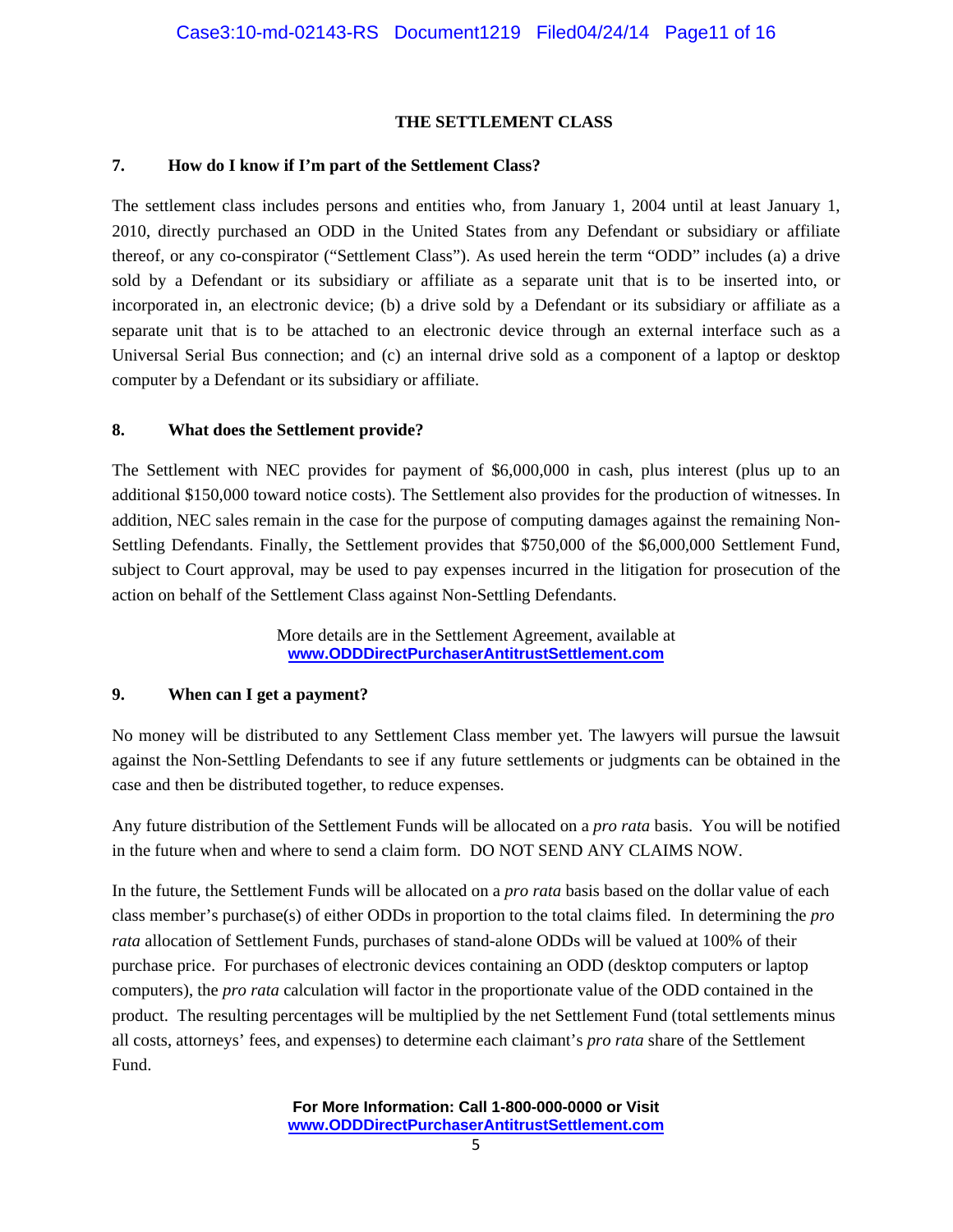#### **10. What are my rights in the Settlement Class?**

**Remain in the Settlement Class**: If you wish to remain a member of the Settlement Class you do not need to take any action at this time.

**Get out of the Settlement Class**: If you wish to keep any of your rights to sue NEC about claims concerning the manufacture, supply, distribution, sale or pricing of ODDs, other than claims for product liability, personal injury or breach of contract claims not related to the allegations in this case, you must exclude yourself from the Settlement Class. You will not get any money from the Settlement if you exclude yourself from the Settlement Class.

To exclude yourself from the Settlement Class, you must send a letter that includes the following:

- Your name, address and telephone number;
- A statement saying that you want to be excluded from *In re Optical Disk Drive Products Antitrust Litigation*, MDL No. 2143, NEC Settlement; and
- Your signature.

You must mail your exclusion request, postmarked no later than **June 23, 2014**, to:

ODD Claims Administrator P.O. 0000 City, ST 00000

**Remain in the Settlement Class and Object**: If you have comments about, or disagree with, any aspect of the Settlement, you may express your views to the Court by writing to the address below. The written response needs to include your name, address, telephone number, the case name and number (*In re Optical Disk Drive Products Antitrust Litigation*, MDL No. 2143), a brief explanation of your reasons for objecting, and your signature. The response must be postmarked no later than **June 23, 2014** and mailed to:

| <b>COURT</b>                                                                                                                                                                                                  | <b>INTERIM LEAD</b>                                                                                           | <b>COUNSEL FOR NEC</b>                                                                                            |
|---------------------------------------------------------------------------------------------------------------------------------------------------------------------------------------------------------------|---------------------------------------------------------------------------------------------------------------|-------------------------------------------------------------------------------------------------------------------|
|                                                                                                                                                                                                               | <b>COUNSEL</b>                                                                                                |                                                                                                                   |
| Honorable Richard Seeborg<br><b>United States District Court</b><br>Northern District of California<br>San Francisco Division<br>450 Golden Gate Avenue<br>Courtroom 3, 17th floor<br>San Francisco, CA 94102 | Guido Saveri<br>R. Alexander Saveri<br>SAVERI & SAVERI, INC.<br>706 Sansome Street<br>San Francisco, CA 94111 | Robert B. Pringle<br><b>WINSTON &amp; STRAWN LLP</b><br>101 California St., Suite 3900<br>San Francisco, CA 94111 |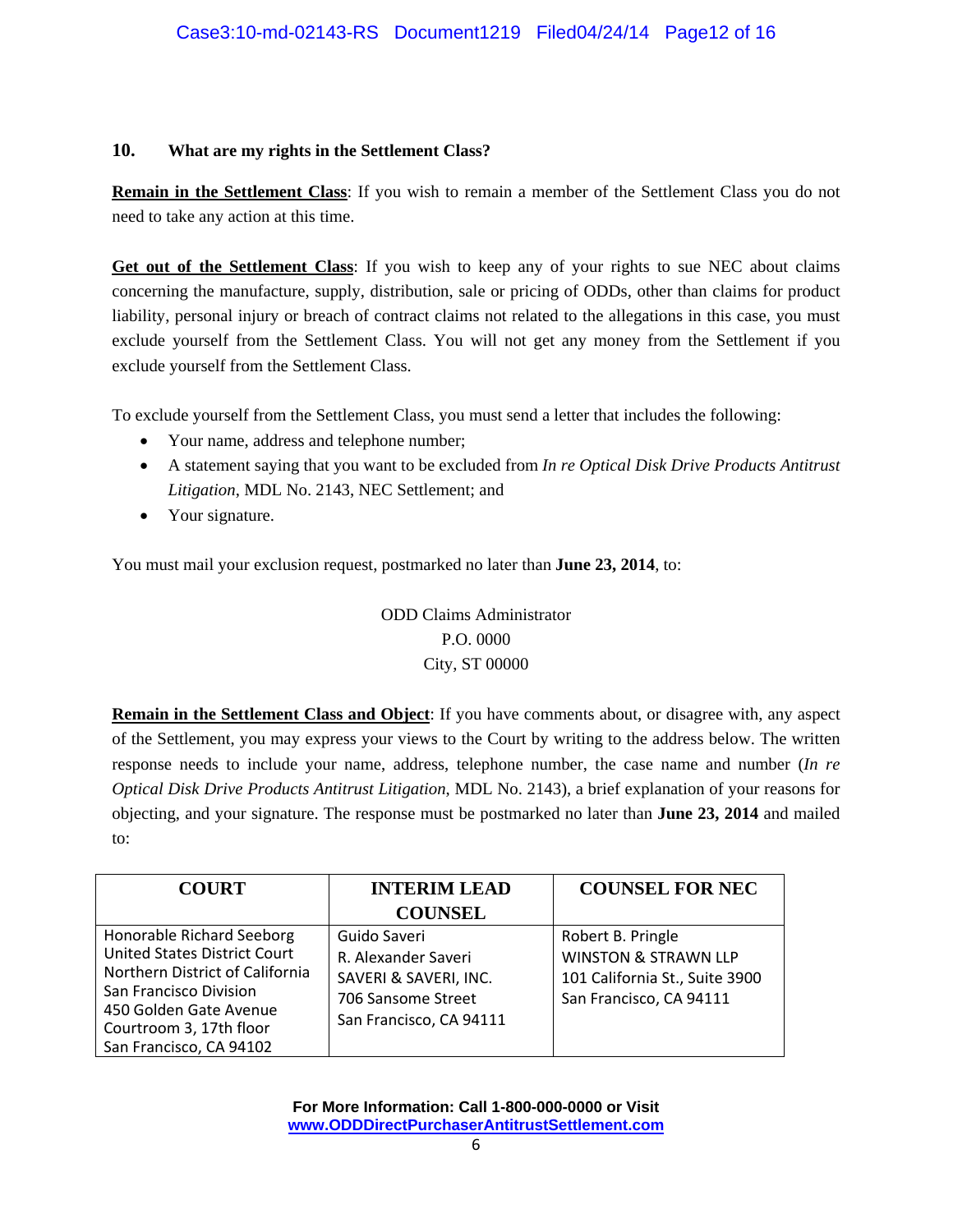#### **11. What am I giving up to stay in the Settlement Class?**

Unless you exclude yourself from the Settlement Class, you can't sue NEC, or be part of any other lawsuit against NEC, about the legal issues in this case. It also means that all of the decisions by the Court will bind you. The "Release of Claims" includes any causes of actions asserted or that could have been asserted in the lawsuit, as described more fully in the Settlement Agreement. The Settlement Agreement is available at **www.ODDDirectPurchaserAntitrustSettlement.com.** 

#### **THE SETTLEMENT APPROVAL HEARING**

#### **12. When and where will the Court decide whether to approve the Settlement?**

The Court will hold a Fairness Hearing at **3:00 p.m. on August 14, 2014**, at United States District Courthouse, 450 Golden Gate Avenue, Courtroom 3, 17th floor, San Francisco, California, 94102. The hearing may be moved to a different date or time without additional notice, so it is a good idea to check the Settlement Class website for information. At this hearing, the Court will consider whether the Settlement is fair, reasonable and adequate. If there are objections or comments, the Court will consider them at that time. After the hearing, the Court will decide whether to approve the Settlement. We do not know how long these decisions will take.

#### **13. Do I have to attend the hearing?**

No. Interim Lead Counsel will answer any questions the Court may have. But, you are welcome to come at your own expense. If you send an objection or comment, you don't have to come to Court to talk about it. As long as you mailed your written objection on time, the Court will consider it. You may also pay another lawyer to attend, but it's not required.

#### **14. May I speak at the hearing?**

If you want your own lawyer instead of Interim Lead Counsel to speak at the Final Approval Hearing, you must give the Court a paper that is called a "Notice of Appearance." The Notice of Appearance should include the name and number of the lawsuit (*In re Optical Disk Drive Products Antitrust Litigation*, MDL No. 2143), and state that you wish to enter an appearance at the Fairness Hearing. It also must include your name, address, telephone number, and signature. Your "Notice of Appearance" must be postmarked no later than **June 23, 2014**. You cannot speak at the Hearing if you previously asked to be excluded from the Settlement.

The Notice of Appearance must be sent to the addresses listed in Question 10.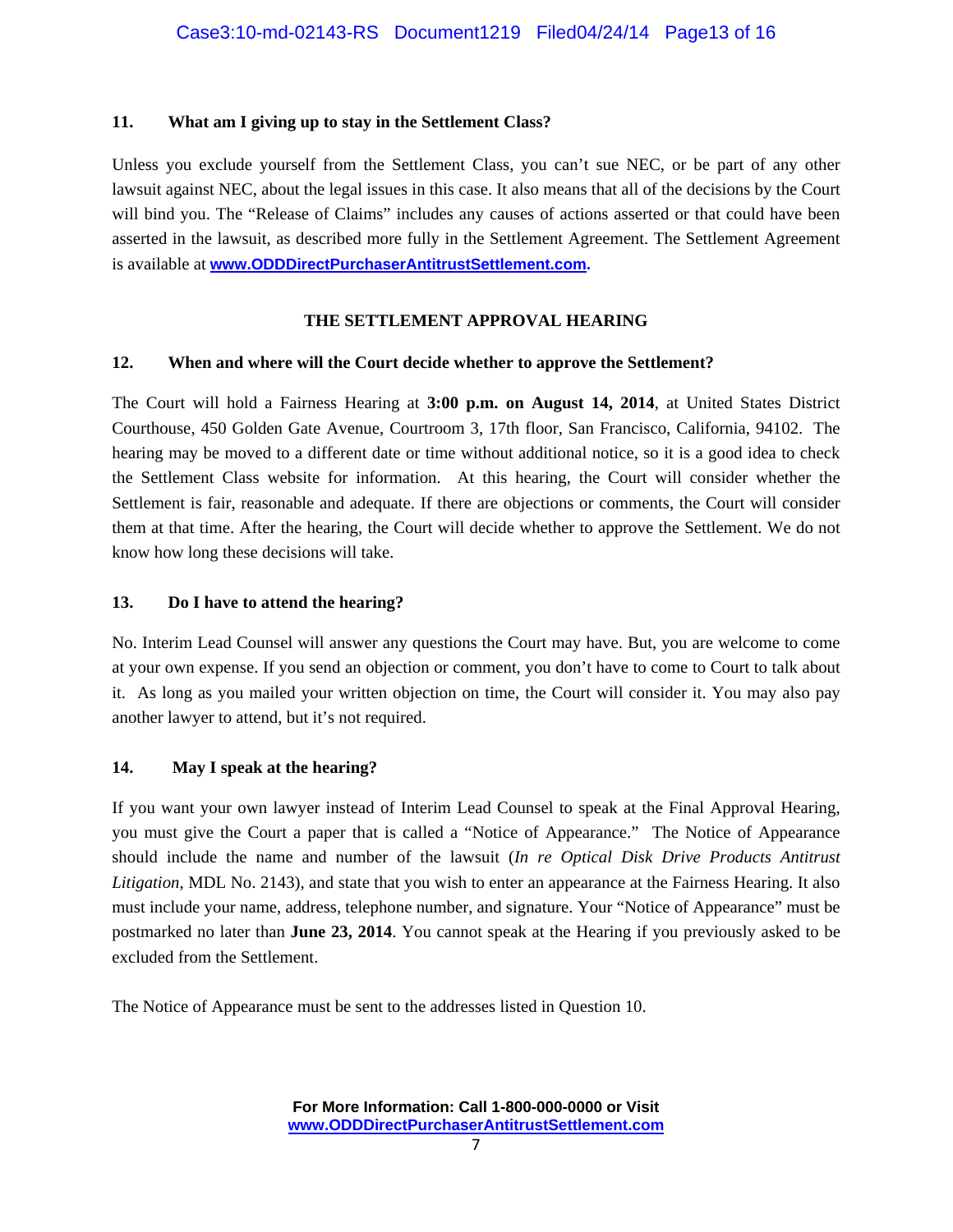#### **THE LAWYERS REPRESENTING YOU**

#### **15. Do I have a lawyer in the case?**

Yes. The Court has appointed the law firm of Saveri & Saveri, Inc. to represent you as "Interim Lead Counsel." You do not have to pay Interim Lead Counsel. If you want to be represented by your own lawyer, and have that lawyer appear in court for you in this case, you may hire one at your own expense.

#### **16. How will the lawyers be paid?**

Class Counsel are not asking for attorneys' fees at this time. At a future time, Interim Lead Counsel will ask the Court for attorneys' fees not to exceed one-third (33.3%) of this or any future Settlement Fund plus reimbursement of their costs and expenses, in accordance with the provisions of the Settlement Agreement. Interim Lead Counsel may also request that an amount be paid to each of the Class Representatives who helped the lawyers on behalf of the whole Class.

#### **GETTING MORE INFORMATION**

#### **17. How do I get more information?**

This Notice summarizes the lawsuit and the Settlement. You can get more information about the lawsuit and Settlement at **www.ODDDirectPurchaserAntitrustSettlement.com,** by calling 1-800-000-0000, or writing to ODD Claims Administrator, P.O. 0000, City, ST 00000. Please do not contact the Court about this case.

Dated: \_\_\_\_\_\_\_\_\_\_, 2014 BY ORDER OF THE COURT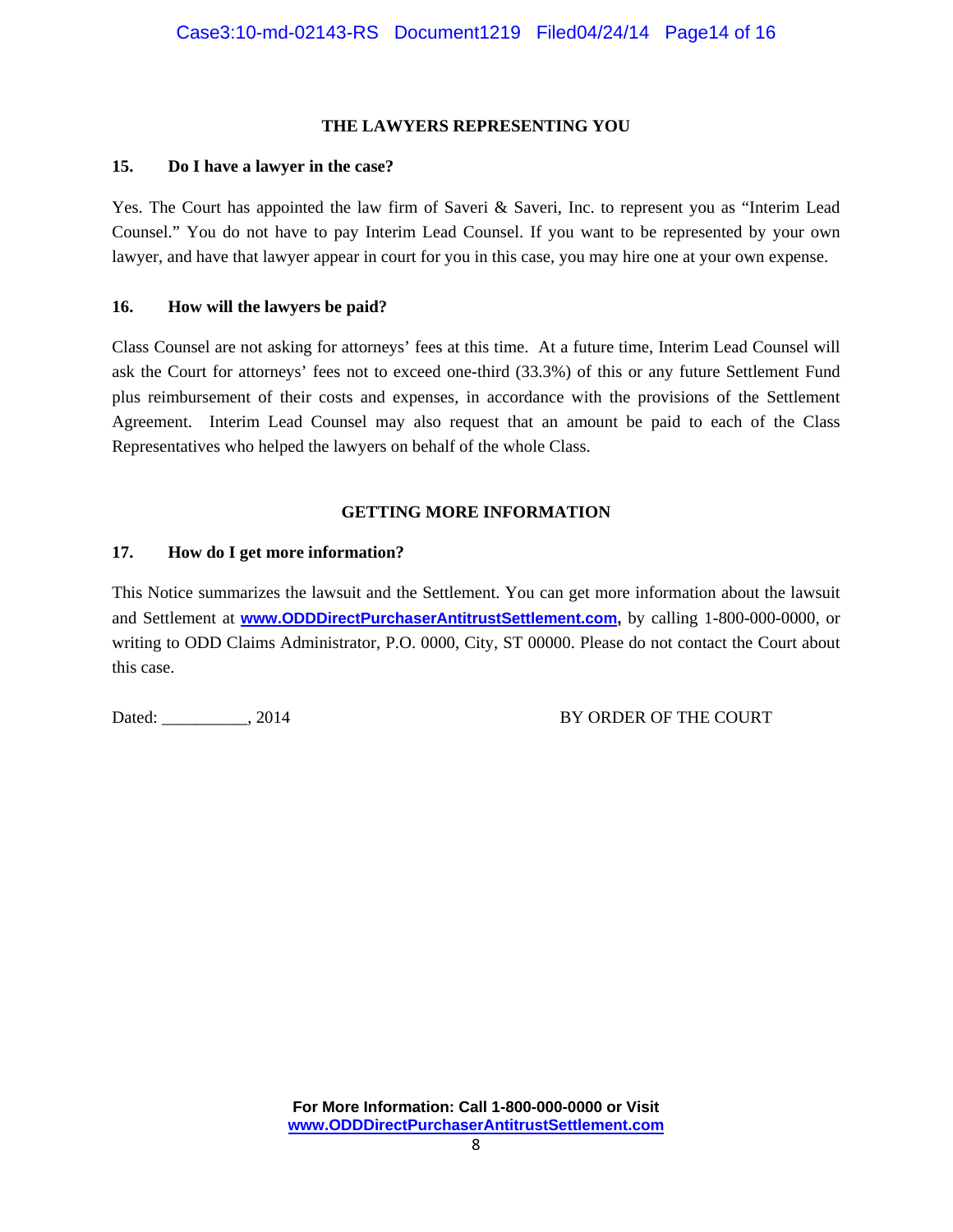Case3:10-md-02143-RS Document1219 Filed04/24/14 Page15 of 16

# **EXHIBIT B**